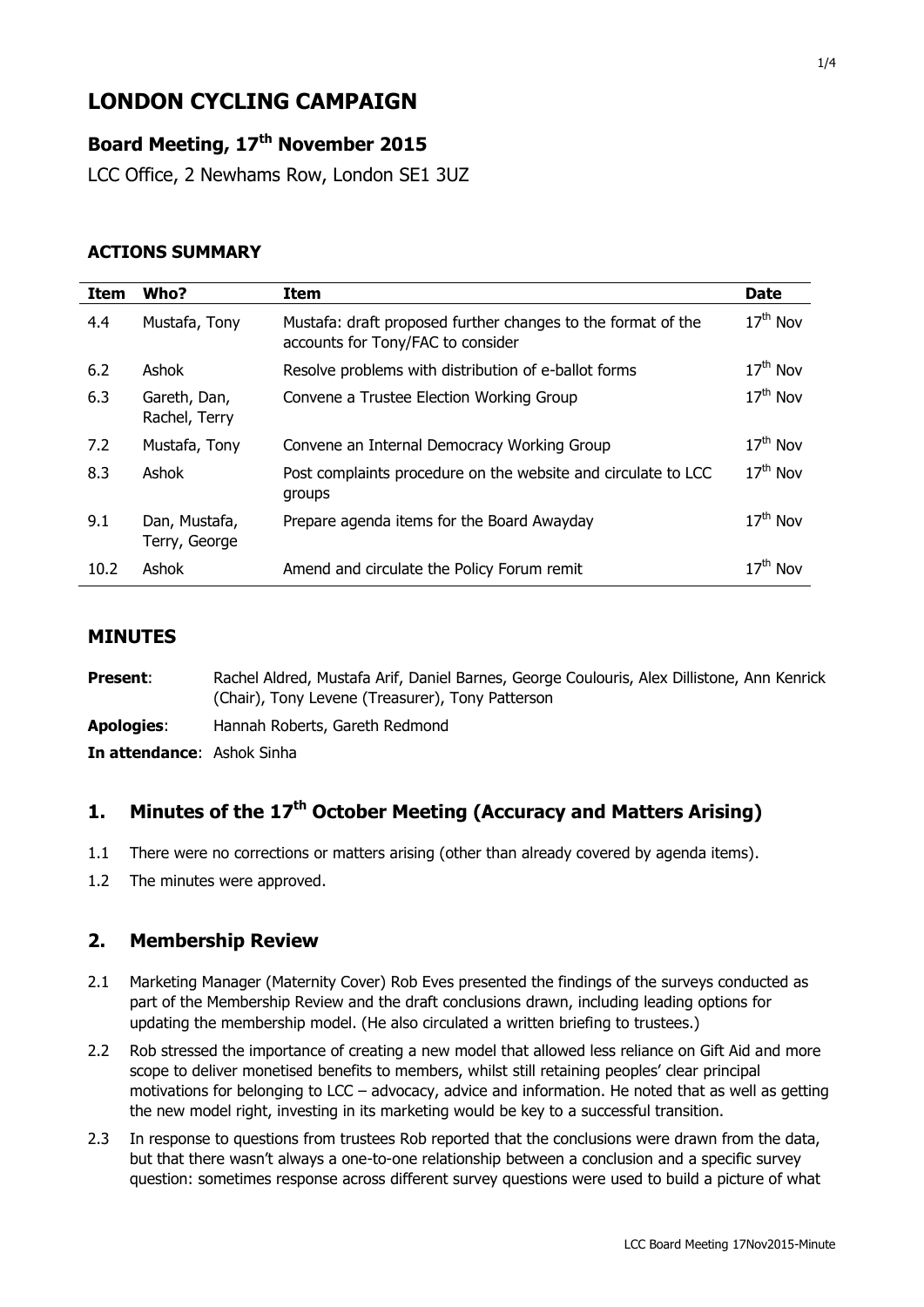the market for LCC membership looks like. To that extent there is (and will always be) a certain amount of professional judgement involved in establishing key findings.

- 2.4 The Board discussed retention rates; Rob informed trustees that the team is investing in telemarketing to try to persuade lapsed members to rejoin (the biggest single grouping of which is members who are not on Direct Debit, who say they have simply forgotten – although many, when reminded, still choose not to rejoin for a variety of reasons).
- 2.5 Ashok reminded the meeting that as a charity LCC must remain mindful of meeting our public benefit obligations, and that (for example) provision of information and advice that could and should be seen as a public benefit must not be made accessible only to members. Thus a careful balancing act is required in structuring the new membership model.
- 2.6 The Board discussed the findings and thanked Rob for his presentation; it gave its assent in principle to a new model along the lines presented being finalised for ratification at the Board Awayday. Ashok said that a full business plan for making the transition to a new model (taking into account possible migration between different membership categories, and resultant potential impact on cash flow and the reserves in the short term) would be presented to the Board at the Awayday as a basis for its discussion and decision. IGC would now consider the draft business plan as its main item at its next meeting (which precedes the Awayday).
- 2.7 The Board noted Ashok's plan to change staffing arrangements in the Marketing & Membership Team, creating a new Fundraising post that would be self-financing and cover all the non-membership related income streams (e.g. sponsorship).

## **3. Financial Situation**

- 3.1 Ashok presented the latest financial data showing the serious impact that has arisen from membership recruitment being below target for the year, and the loss of the CCFL contract.
- 3.2 The Board noted that, with a limit having been reached in cutting discretionary expenditure, the organisation now has a reserve that just about ensures we have only a small cash flow risk, but leaves no scope to handle major unforeseen problems (such as the temporary loss of Gift Aid in 2014).
- 3.3 Ashok informed the Board that Staff priorities across the team have all been orientated to support membership recruitment and income generation over the near term and that he is drawing up contingencies for reducing other costs in the final quarter of the financial year, for triggering if needs be. The issue will be looked at by the upcoming FAC meeting.

## **4. Cost-Centering**

- 4.1 The Board considered Mustafa's proposal to recast the accounts to give a clearer picture of the true costs/priofits of different activities.
- 4.2 Mustafa noted that in fact the management accounts were now giving a clearer picture but that more could still be done to fully allocate overheads.
- 4.3 Ashok noted that allocation of overheads to the Cycling Projects Team was a little tricky: for example we cannot get out of our tenancy agreement without unacceptable cost, nor is it feasible to sublet; therefore office costs would be same even if we had no Cycling Projects Team.
- 4.4 Having said that, he added that staff had recently drawn up a much clearer way of assessing profit and loss for different streams within our consultancy and services portfolio, and that this will be used over the near/medium term to eliminate products that are loss-making. (We now have a better idea of the true staff effort required to deliver certain programmes – i.e. more than originally anticipated.)
	- **Action**: Mustafa to draw up the further improvements to the format of the accounts that he feels are still needed, for consideration by the Treasurer/FAC.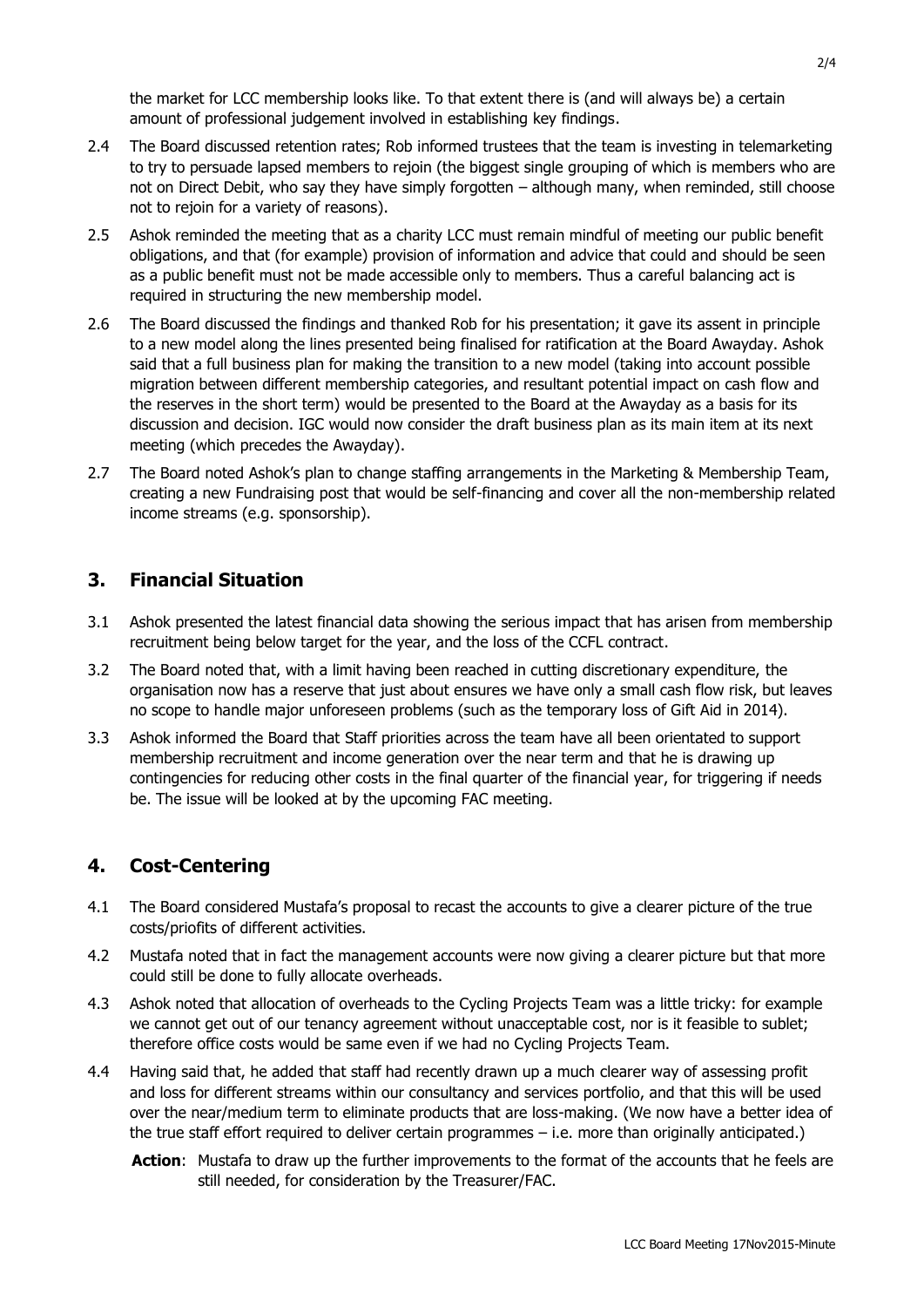#### **5. Retirement of Motions**

- 5.1 The Board continued the discussion rolled over from the last meeting on the Policy Forum's recommendation to retire certain motions.
- 5.2 It discussed whether it had the power to retire AGM resolutions: normally a company's directors must abide by shareholder resolutions, but on the other hand charity trustees have the power to act in whatever way they see fit to serve the interests of the charity. As Company Secretary Ashok's noted was that trustees (who are the same as directors in the case of a charitable company like LCC) have the power to act as they see fit in the charity's best interests, including responding to changed circumstances; and thus in his opinion the Board may retire AGM old policy resolutions when no longer suited to the current circumstances (or when otherwise obsolescent), without referring the matter back to a general meeting of members.
- 5.3 The Board agreed to the Policy Forum's recommendation to retire the 1998 AGM resolution on Shared Space, and the 2006 resolution on the Standard of Cycling Facilities.

#### **6. Electronic Voting**

- 6.1 Mustafa asked the Board to consider the problems that were recently experienced in ensuring all members received e-ballot forms in the latest Board election, noting specifically that some members had only received forms for the main member within their family membership. (Ashok added that all members were sent details of when and how they would receive ballot forms, and what to do if ballot forms failed to arrive.)
- 6.2 The Board noted agreed that this matter needed to be investigated, and asked the CEO to ensure that these problems are fully resolved in good time for the 2016 election.

**Action:** Ashok to resolve problems with the distribution of e-ballot forms.

6.3 The Board agreed to set a up a Trustee Election Working Group to cover all aspects of the election from its proper running to meeting the goals set up in the current Equality & Diversity Plan (due for revision in January 2016) – with Gareth (as Chair of HRC), Dan, Rachel and Terry as its members.

**Action**: Gareth, Dan, Rachel and Terry to convene and establish a workplan.

#### **7. Further Improvements to AGM Motion Process**

- 7.1 The Board considered the paper from Mustafa describing that, despite the changes to Standing Orders made at the last AGM, there is still considerable scope for debate on motions at the AGM to get bogged down, e.g. in the process of considering amendments.
- 7.2 It was agreed that whilst some of Mustafa's proposals were uncontentious, and others sensible in principle, an Internal Democracy Working Group should be set up to consider the general question of how to improve LCC's internal democratic processes and come up with a set of proposals – starting with a consideration of Mustafa's paper. Mustafa and Tony agreed to be members of that group

Action: Mustafa and Tony to convene an Internal Democracy Working Group.

#### **8. Complaints Procedure**

- 8.1 Mustafa tabled Gareth's proposed Complaints Procedure in his absence.
- 8.2 Ashok clarified that the following apply: